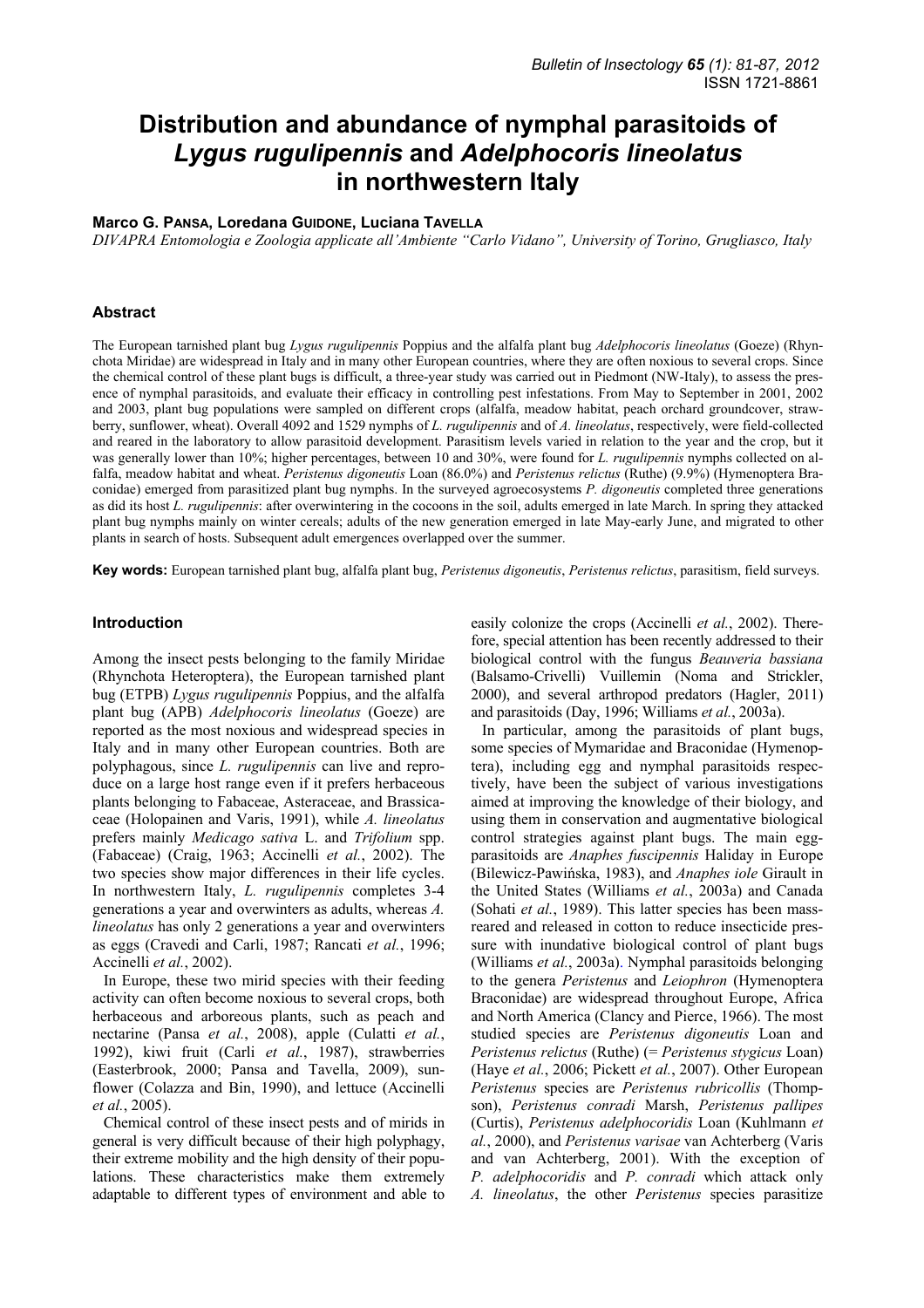| Year | Crop/plant                   | No. of surveys | Locality                   |
|------|------------------------------|----------------|----------------------------|
| 2001 | alfalfa                      | O              | Savigliano                 |
|      | meadow                       | h              | Boves, Saluzzo, Savigliano |
|      | groundcover in peach orchard |                | Saluzzo, Savigliano        |
|      | sunflower                    |                | Savigliano                 |
| 2002 | alfalfa                      | 4              | Savigliano                 |
|      | meadow                       |                | Saluzzo, Savigliano        |
| 2003 | alfalfa                      | 11             | Trinità, Boves, Robilante  |
|      | meadow                       |                | Trinità, Robilante         |
|      | groundcover in peach orchard | 8              | Saluzzo                    |
|      | strawberry                   | 10             | Trinità, Boves, Robilante  |
|      | wheat                        | 4              | Saluzzo                    |

**Table 1.** Crops and localities of northwestern Italy surveyed to monitor nymphal parasitoids of plant bugs in 2001-2003.

nymphs of species in both *Adelphocoris* and *Lygus* genera (Kuhlmann *et al.*, 2000).

Among *Peristenus* species, the palaearctic *P. digoneutis* has been considered the most important nymphal parasitoid, and for this reason it was introduced successfully into North America to improve control of the nearctic *Lygus* species, *Lygus hesperus* Knight and *Lygus lineolaris* (Palisot de Beauvois) (Coutinot and Hoelmer, 1999; Day, 1999; Pickett *et al.*, 2007). This parasitoid is now established in several states of the northeastern United States and in southeastern Canada, and it is still constantly spreading (Day *et al.*, 2008). Another palaearctic species *P. relictus* was introduced for biological control of native *Lygus* plant bugs into California (Pickett *et al.*, 2007). Unfortunately, the impact of these parasitoids is sometimes reduced by the hyperparasitoid *Mesochorus curvulus* Thomson (Hymenoptera Ichneumonidae), as observed in Canada (Ashfaq *et al.*, 2005). This species probably native to Europe was accidentally introduced into North America along with parasitized grass-feeding mirids (Day, 2002). A further contribution to plant bug biological control is provided by *Phasia obesa* (F.) (Diptera Tachinidae), which emerges from field-collected overwintering adults of *L. rugulipennis* and *Lygus pratensis* (L.) in Sweden (Rämert *et al.*, 2005).

Since the parasitoid complex associated with *L. rugulipennis* and *A. lineolatus* in northern Italy has been poorly investigated, the research objective was to assess the presence and abundance of parasitoids of the nymphal stages of *L. rugulipennis* and *A. lineolatus* in different crops of the Piedmont (northwestern Italy), and to evaluate their efficacy in controlling plant bug populations in the surveyed areas.

# **Materials and methods**

#### Field sampling

A three-year study on nymphal parasitoids was undertaken in the province of Cuneo (Piedmont, NW-Italy) at five sites: Savigliano  $(44^{\circ}36'N)$  7°34'E, 358 m a.s.l.), Boves (44°21'N 7°32'E 564 m a.s.l.), Saluzzo (44°37'N 7°30'E 357 m a.s.l.), Trinità (44°30'N 7°45'E 374 m a.s.l.) and Robilante (44°18'N 7°29'E 736 m a.s.l.). Throughout the growing season, generally from May to

September, populations of *L. rugulipennis* and *A. lineolatus* were first sampled on different crops (table 1). then nymphs were collected to determine presence and parasitism levels by nymphal parasitoids. *L. rugulipennis* nymphs were collected from 2001 to 2003, while *A. lineolatus* nymphs were collected from 2002 to 2003. In 2001, sampling was carried out fortnightly from early July to mid-September on alfalfa, sown meadow, sunflower, and groundcover herbs in peach orchards. The sown meadow generally consisted of a mixture of Italian ryegrass *Lolium multiflorum* Monnet de la Marck ssp. *italicum* Volkart ex Schinz *et* Keller, orchardgrass *Dactylis glomerata* L. (Poaceae), and white clover *Trifolium repens* L. (Fabaceae). In 2002, sampling was conducted monthly from mid-May to mid-August on alfalfa and meadow habitat, at locations where numerous nymphs of *L. rugulipennis* were found in the previous year. In 2003, nymphs were collected every 10 days from early May to mid-September on wheat, alfalfa, strawberries, meadow habitat, and peach orchard groundcover.

Plant bugs were sampled using a 300-mm-diameter sweep net on crops and wild plants, a part from strawberries and sunflower, on which individuals were collected by tapping vegetation over a white tray  $(350 \times$ 250 mm). Population levels of *L. rugulipennis* and *A. lineolatus* were initially assessed in the surveyed crops by means of five sets of 10 sweeps each, or shaking 50 flowers or 50 plants on sunflower and strawberries, respectively. Then, collection in each crop lasted 1 hour with the aim to catch high numbers of plant bug nymphs. Second- to fourth-instar nymphs were transferred to the laboratory and maintained in glass vials (length 120 mm, Ø 25 mm), with plant material in order to provide appropriate food and humidity.

#### Rearing of plant bug nymphs

In the laboratory, field-collected nymphs were reared to the adult stage or until the egression of parasitoid larvae. All nymphs were separated according to crop and instar, and placed in cohorts of 10 individuals in Petri dishes (height 30 mm,  $\varnothing$  120 mm), containing on the bottom a 15 mm-height layer of damp substrate, composed of a mixture of turf and sand (1:1) to allow the parasitoid to pupate. The nymphs were supplied with French bean pods (*Phaseolus vulgaris* L., Fabaceae) as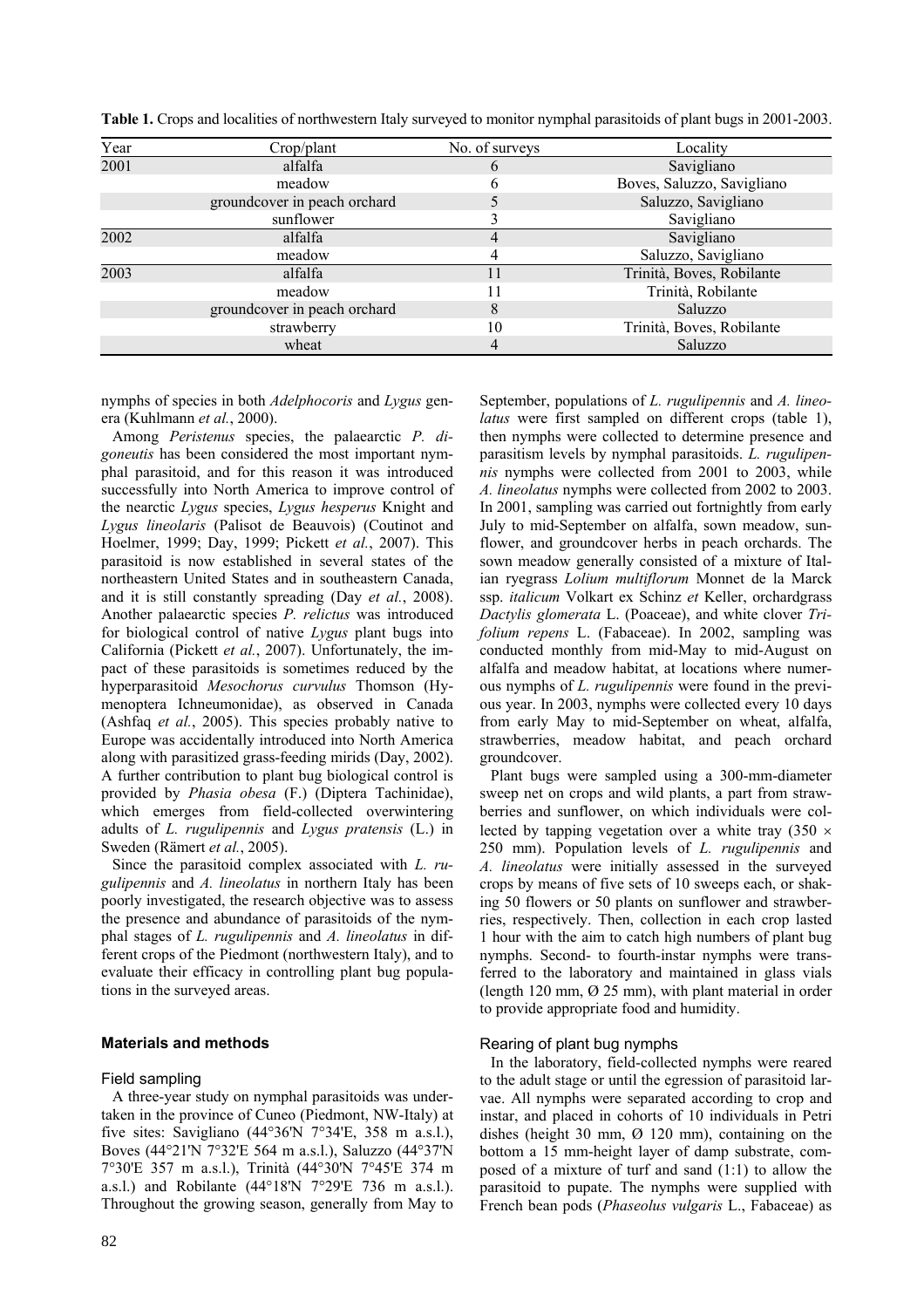food, usually replaced every three days. The Petri dishes were maintained in climate chambers at  $25 \pm 1$  °C,  $70 \pm 5\%$  RH and 16:8 L:D, and checked every two days: both emerged and dead mirids due to parasitoids or other causes were recorded and removed, and the presence of parasitoid cocoons on the bottom of each dish was recorded. After all host individuals had been removed, the Petri dishes were monitored for a minimum of three weeks in order to remove and record any nondiapausing parasitoid adults that emerged.

In early autumn, all dishes containing cocoons from which parasitoids were not yet emerged were moved to an outdoor insectary, and maintained until the following spring in order to allow the diapausing parasitoids to overwinter. Early the following summer, the substrate of each dish was sifted to recover all parasitoid cocoons; those without emergence were then dissected to obtain parasitoids, which were stored in ethanol 70%.

To evaluate the relationship between parasitism and host densities in the surveyed crops, the numbers of the field-collected and parasitized nymphs in each sampling date were analyzed with the non-parametric Spearman correlation because normality of the data was not always achieved (SPSS version 12.0; SPSS Inc., Chicago, IL, USA).

#### Rearing and identification of nymphal parasitoids

To assess their longevity, the parasitoids emerged from nymphs of *L. rugulipennis* and *A. lineolatus* were transferred individually into glass vials (length 120 mm, Ø 25 mm) plugged with cotton. The vials were maintained at room temperature and periodically supplied with drops of honey on the inner side and with strips of moist blotting paper in order to provide suitable food and adequate humidity, respectively. The parasitoids were checked every two days, and dead individuals were transferred into glass vials (length 60 mm, Ø 8 mm) containing 70% ethanol.

All adult parasitoids were sexed and identified to spe-

cies level using the keys in Loan and Bilewicz-Pawińska (1973), Loan (1974; 1979), Varis and van Achterberg (2001), and comparing them with reference specimens determined by C. van Achterberg.

#### **Results**

## Plant bug population densities and nymphal parasitism

Seasonal abundance of *L. rugulipennis* and *A. lineolatus* was quite variable during the three years and in the surveyed crops. *L. rugulipennis* was generally more abundant than *A. lineolatus*. In particular the highest population levels were observed on alfalfa  $(43.5 \pm 8.9)$ individuals sampling<sup>-1</sup> in 2002) and on sunflower  $(38.0 \pm 14.3$  individuals sampling<sup>-1</sup> in 2001) for *L. rugulipennis*, and in meadow habitat  $(25.3 \pm 6.6 \text{ individual} - \text{)}$ als sampling-1 in 2002) for *A. lineolatus*. During field surveys, both nymphs and adults were nearly always collected. Throughout the growing season the ratio between nymphs and adults fluctuated often going close to 1:1.

Parasitism levels of *L. rugulipennis* and *A. lineolatus* nymphs in the agroecosystems of northwestern Italy are summarized in table 2. The parasitism of *L. rugulipennis* was variable throughout the three years and in relation to the crop on which nymphs were collected, reaching a maximum of 15.6% on alfalfa in 2001, 27.6% on meadow habitat in 2002, and 10.2% on wheat in 2003. The overall parasitism recorded on alfalfa was similar in the three years in spite of the different numbers of plant bugs sampled on this crop. In contrast, the overall percentage was more variable, from 4.2% in 2003 to 27.6% in 2002, in the meadow habitat, where mirid populations were quite constant during the three-year surveys. Moreover, sunflower was one of the most attractive host plants for *L. rugulipennis*, but not for its nymphal parasitoids: in fact, the lowest parasitism was recorded on this crop. The parasitism levels for *A. lineolatus* were

| Year | Crop                   | L y g u s r u g u l i p e n n i s |                                    |                     | Adelphocoris lineolatus |                               |                           |                     |                 |
|------|------------------------|-----------------------------------|------------------------------------|---------------------|-------------------------|-------------------------------|---------------------------|---------------------|-----------------|
|      |                        | No. of<br>collected<br>nymphs     | $\frac{0}{0}$<br>emerged<br>adults | $\%$<br>parasitized | Spearman<br>rho         | No. of<br>collected<br>nymphs | $\%$<br>emerged<br>adults | $\%$<br>parasitized | Spearman<br>rho |
| 2001 | alfalfa                | 340                               | 47.35                              | 15.59               | $0.89*$                 |                               |                           |                     |                 |
|      | meadow                 | 819                               | 59.46                              | 7.81                | $0.81*$                 |                               |                           |                     |                 |
|      | orchard<br>groundcover | 223                               | 53.81                              | 6.28                | n.s.                    |                               |                           |                     |                 |
|      | sunflower              | 110                               | 58.18                              | 0.91                | n.s.                    |                               |                           |                     |                 |
| 2002 | alfalfa                | 292                               | 62.33                              | 15.41               | $0.95*$                 | 34                            | 70.59                     | 5.88                | n.s.            |
|      | meadow                 | 145                               | 41.38                              | 27.59               | $1.00**$                | 289                           | 66.78                     | 6.57                | n.S.            |
| 2003 | alfalfa                | 613                               | 46.33                              | 9.79                | $0.71*$                 | 574                           | 44.95                     | 3.48                | n.s.            |
|      | meadow                 | 624                               | 41.67                              | 4.17                | n.s.                    | 417                           | 47.48                     | 4.56                | n.s.            |
|      | orchard<br>groundcover | 153                               | 26.80                              | 2.61                | $0.89*$                 | 87                            | 36.78                     | 2.30                | n.s.            |
|      | strawberry             | 89                                | 48.31                              | 2.25                | n.s.                    | 14                            | 42.86                     | 0.00                | n.s.            |
|      | wheat                  | 394                               | 71.32                              | 10.15               | $1.00**$                | 114                           | 84.21                     | 1.75                | n.s.            |

**Table 2.** Parasitism levels of *L. rugulipennis* and *A. lineolatus* nymphs collected in the agroecosystems of northwestern Italy surveyed in 2001-2003.

\* P < 0.05; \*\* P < 0.01; n.s. = not significant (P > 0.05).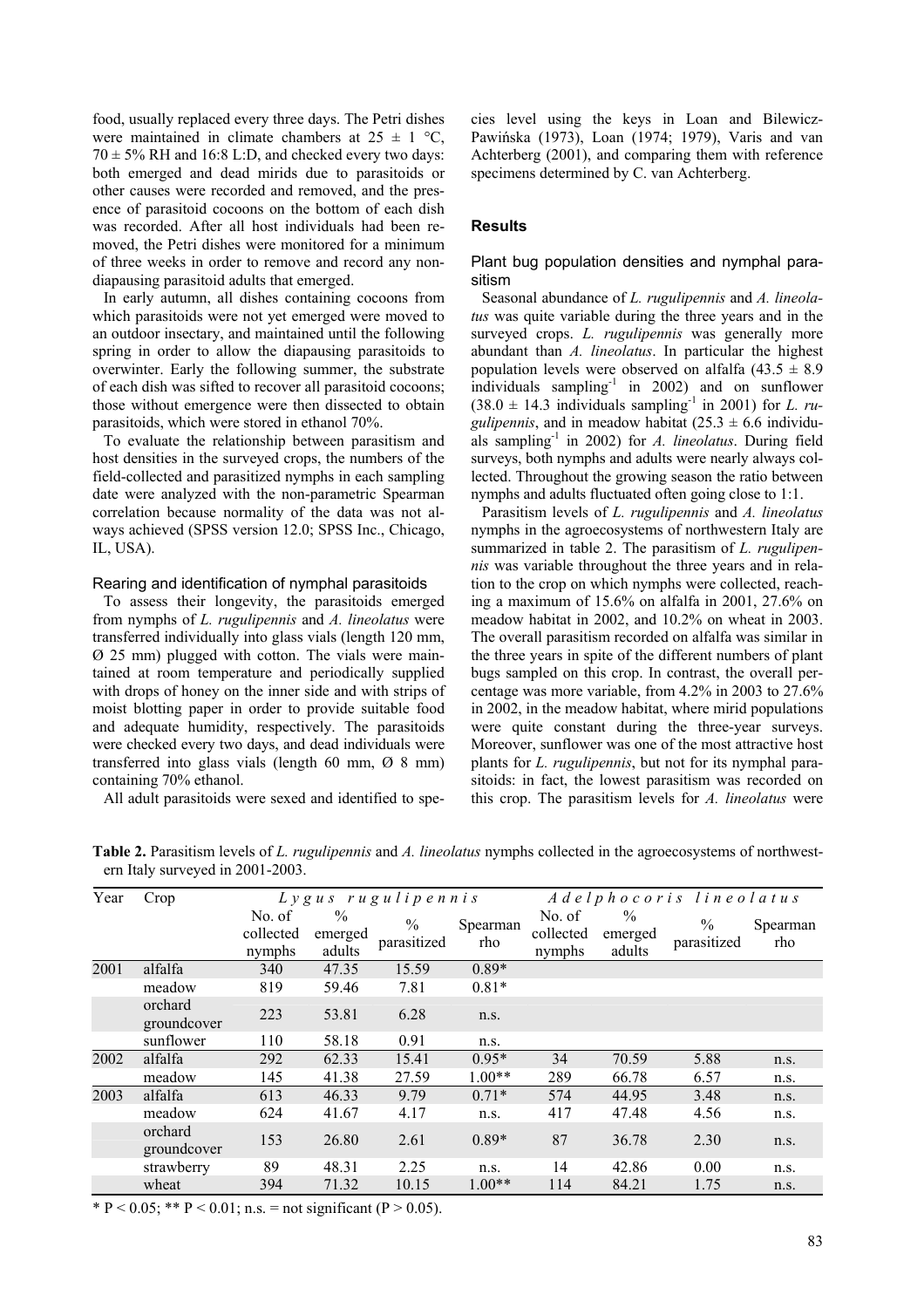generally little lower than for *L. rugulipennis*; the overall parasitism never reached 10%.

In the three-year surveys, the parasitism of *L. rugulipennis* fluctuated throughout the season, often showing a slight correlation with plant bug population dynamics. The relationship between the numbers of the collected nymphs and of the parasitized nymphs was significant in alfalfa in 2001, 2002 and 2003, in the meadow habitat in 2001 and 2002, and in orchard groundcover and wheat in 2003 (table 2, figures 1 and 2). In 2003 parasitized *L. rugulipennis* nymphs were found first in wheat, where they were collected during the first sampling in early May. On alfalfa and meadow habitat the parasitized nymphs were found from late May to early September, while on strawberries and orchard groundcover they were collected only occasionally during the growing season (July 10 in strawberries; July 10 and August 21 in orchard groundcover).

Unlike *L. rugulipennis*, the parasitism of *A. lineolatus* was never correlated with its population dynamics. In 2003, parasitized nymphs of *A. lineolatus* were also collected first in wheat starting from the second sampling in mid-May, whereas they were usually present on other crops starting from June (figure 3), except strawberries, on which they were never found (table 2).

#### Parasitoids emerged from plant bug nymphs

In 2001-2003 three species of *Peristenus* were obtained from the field-collected nymphs of *L. rugulipennis* and *A. lineolatus*: *P. digoneutis*, *P. relictus* and *Peristenus picipes* (Curtis). Among these species, more than 86.0% of the emerged adults belonged to *P. digoneutis*, and about 9.9% to *P. relictus*; independently of their abundance both species were obtained from



**Figure 2.** Parasitization by *Peristenus* spp. of *L. rugulipennis* nymphs collected on alfalfa (1) and on meadow (2) in northwestern Italy in 2003.



**Figure 1.** Parasitization by *Peristenus* spp. of *L. rugulipennis* nymphs collected on wheat in northwestern Italy in 2003.

nymphs collected on different crops throughout the season. By contrast, only one individual of *P. picipes* (0.5%) was obtained from an *A. lineolatus* nymph collected on alfalfa in Savigliano on August 2, 2002 (table 3)*.* Only one individual of a *Leiophron* sp. (0.5%) emerged from a *L. rugulipennis* nymph collected on alfalfa in Trinità on July 10, 2003. Furthermore, some individuals of the hyperparasitoid *Mesochorus* sp. (2.3%) egressed from *L. rugulipennis* nymphs (table 3). The emergence of adult parasitoids from cocoons obtained from *L. rugulipennis* nymphs varied from 64% to 74% in 2001 and 2002, respectively, whereas it did not reach 40% in 2003. The same trend was also observed for adult parasitoids obtained from *A. lineolatus* nymphs: from the pupated larvae 81% and 21% adults emerged in 2002 and 2003, respectively. Overall, the  $\mathcal{Q}:\hat{\mathcal{J}}$  *sex ratio* was 1.15:1 and 0.47:1 for *P. digoneutis* and *P. relictus*, respectively (table 3).



**Figure 3.** Parasitization by *Peristenus* spp. of *A. lineolatus* nymphs collected on alfalfa (1) and on meadow (2) in northwestern Italy in 2003.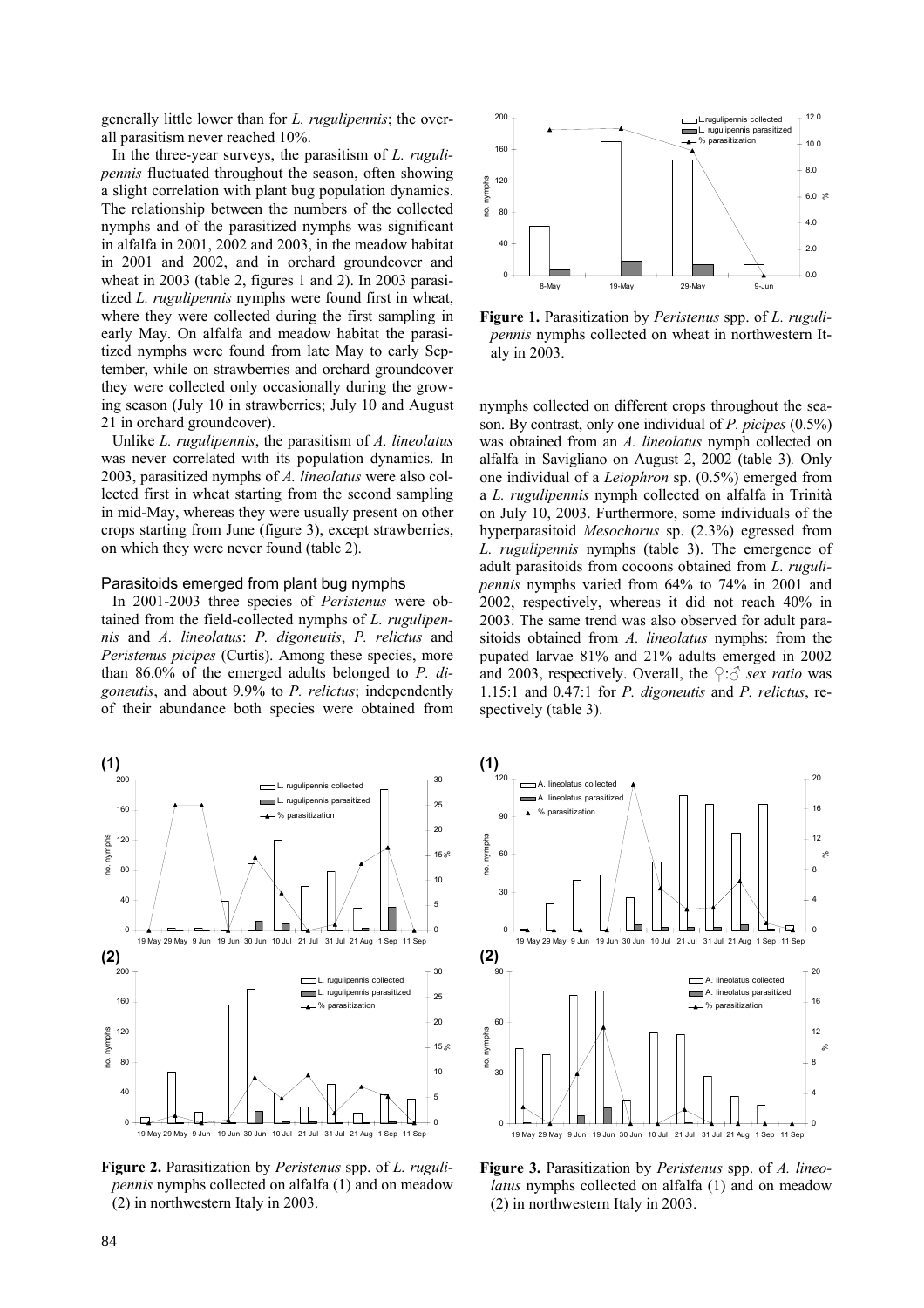|                   | Year | No. of parasitoids |                 | Parasitoid species             |                          |                                      |  |
|-------------------|------|--------------------|-----------------|--------------------------------|--------------------------|--------------------------------------|--|
| Plant bug species |      |                    | Pupated Emerged | Peristenus digoneutis          | Peristenus relictus      | Others                               |  |
| L. rugulipennis   | 2001 | 132                | 84              | 73<br>$(44\degree, 29\degree)$ | $(2\hat{;}4\hat{\'})$    | 5 Mesochorus spp.                    |  |
|                   | 2002 | 85                 | 63              | 56<br>$(25\degree, 31\degree)$ | $(1\degree, 6\degree)$   |                                      |  |
|                   | 2003 | 132                | 49              | 40<br>$(20\degree, 20\degree)$ | $(3\hat{;} 3\hat{\'{}})$ | 1 Leiophron sp.<br>2 undetermined    |  |
| A. lineolatus     | 2002 | 21                 | 17              | 15<br>$(8\degree, 7\degree)$   | $(1 \delta)$             | 1 Peristenus picipes<br>$(1 \delta)$ |  |
|                   | 2003 | 43                 | 9               | $(5\%, 2\%)$                   | $(1\hat{2}, 1\hat{6})$   |                                      |  |

**Table 3.** Number and species of the parasitoids emerged from *L. rugulipennis* and *A. lineolatus* nymphs in 2001-2003.

# Biology of *P. digoneutis*

The mature larva of *P. digoneutis* egressed from the host abdomen through a tear on the side of the plant bug nymph of the fifth-instar; the exit required only a few minutes. After the larva came out, the host nymph lived up to 24 hours at the most, with a tear in the ventral part visible in its empty abdomen. Once egressed, the parasitoid larva moved around very rapidly, seeking a pupation site. In the glass dish it buried itself at a depth of 1-2 cm into the substrate, and started rapidly to spin a cocoon. The cocoon was spun within the following 7-8 hours. The period spent inside the cocoon varied depending on the season: 8-15 days for individuals that pupated between mid-May and late August; 180-200 days for the individuals that pupated in September and entered diapause. In outdoor insectary conditions, *P. digoneutis* emerged in spring, during the 2<sup>nd</sup> and 3<sup>rd</sup> week of March. In captivity, the adults generally lived from two to three weeks, or less at temperatures higher than 25 °C, and they were not very mobile in the absence of light.

In the surveyed agroecosystems, *P. digoneutis* completed three generations per year. The adults of the overwintering generation emerged from the cocoon in late March-early April. In spring, they attacked plant bug nymphs mainly on winter cereals. Adults of the new generation emerged in late May-early June, and migrated to other plants searching for the hosts. Adults of the second generation emerged in early August, even if over the summer adult emergences generally overlapped. Females preferred to oviposit in third-instar nymphs; in fact, in the three-year surveys the parasitism levels were higher in the field-collected nymphs of third-instar than those of second-instar (data not shown).

# **Discussion and conclusions**

The parasitism of *L. rugulipennis* and *A. lineolatus* nymphs was variable in the surveyed agroecosystems of Piedmont. Only on alfalfa the proportion of parasitized nymphs was positively correlated with *L. rugulipennis* nymph density, suggesting a density-dependent relationship between *L. rugulipennis* and *Peristenus* spp. populations as observed for other *Lygus* species in California (Pickett *et al.*, 2007). Generally, for both *L. rugulipennis* and *A. lineolatus* in all the other crops, the parasitism was not associated with the mirid population density. Indeed, very few parasitized nymphs were collected on sunflower, which was one of the favourite host plants for *L. rugulipennis*, as the high infestation levels showed. Unlike what was observed for *L. hesperus* in USA (Barman *et al.*, 2010), in Italy *L. rugulipennis* proved to feed and reproduce on sunflower (Colazza and Bin, 1990).

The host plant plays an important role in attracting parasitoids, as already widely reported for many natural enemies including other Braconidae species (Dudareva *et al.*, 2006; Erb *et al.*, 2010); plant structure and/or emitted volatiles can be crucial to attract or repel the ovipositing females when searching for the host insect. Moreover, the presence and abundance of the parasitoids are influenced by chemical treatments. In northwestern Italy, no pesticides are used on alfalfa and meadow habitat while at the most one insecticidal treatment is applied on wheat. Indeed, the parasitism levels of plant bug nymphs were generally higher on these crops. By contrast, the relatively low level of parasitized nymphs collected on strawberries and groundcover in peach orchards could be actually due to the frequent application of pesticides. In fact, the insecticide regime of a farm is an important factor influencing the parasitism because the application of pesticides can have a negative impact on development of *Peristenus* spp. (Tilmon and Hoffmann, 2003; Crampton *et al.*, 2010). Climatic conditions, especially temperature, can affect the activity of *Peristenus* spp., too. The lowest parasitism level as well as the highly reduced adult emergence of parasitoids in 2003 may be due to the high temperatures recorded during the summer, one of the hottest in Europe in the recent years (Luterbacher *et al.*, 2004). The negative effect of the high temperatures was also confirmed by the reduced longevity of adults when temperatures exceeded 25 °C (data not shown), as observed in another study (Whistlecraft *et al.*, 2010).

In Piedmont crops, the parasitism of *Peristenus* species varied between 10 and 30%, values similar to those observed for *P. digoneutis* and *P. relictus* in Poland (Loan and Bilewicz-Pawińska, 1973) and for *P. varisae* and *P. relictus* in Finland (Varis and van Achterberg,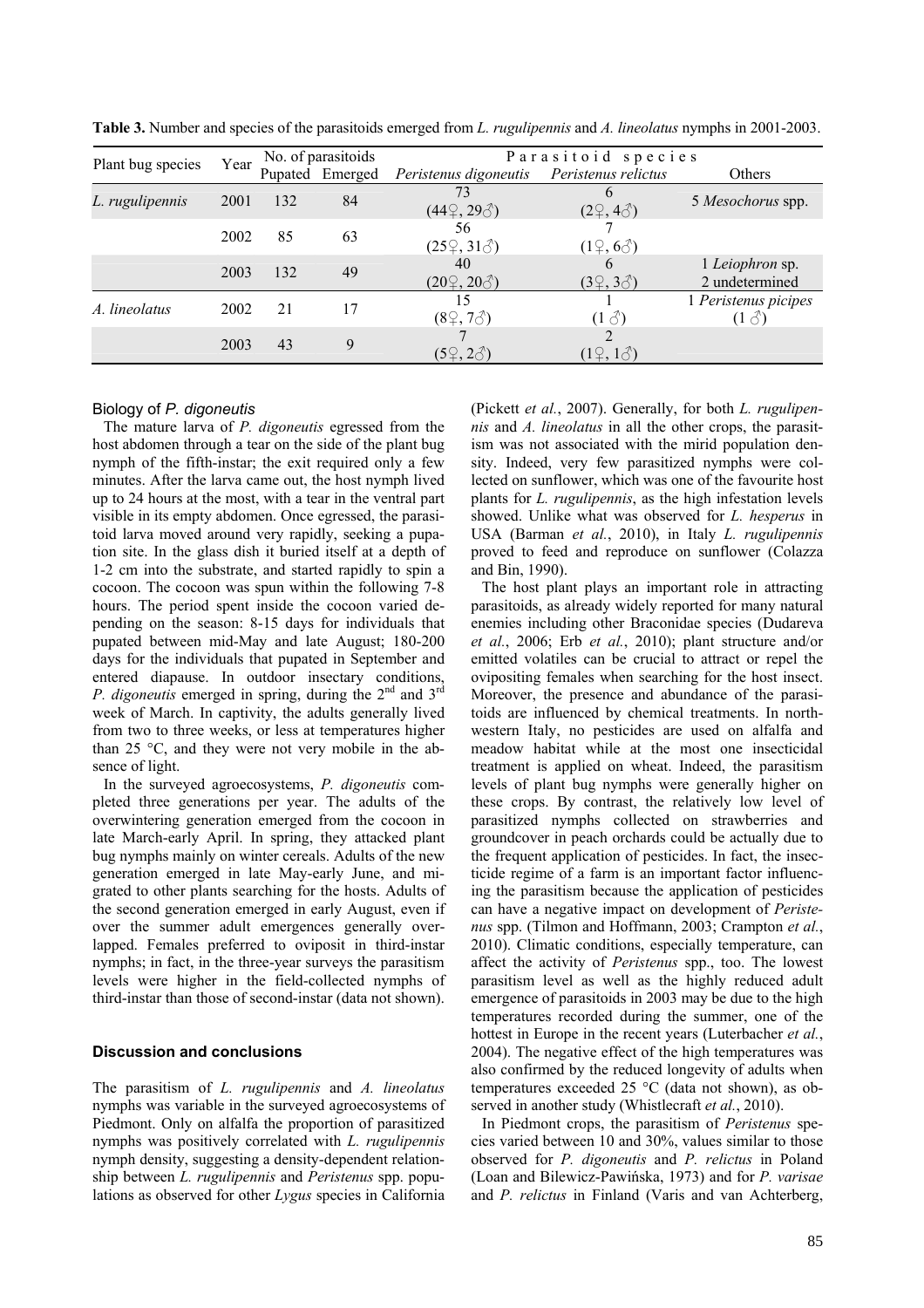2001), but lower than that observed in North America where *P. digoneutis* was introduced for the biological control of the nearctic *L. lineolaris* (Day, 1996; 2005). In the surveyed agroecosystems, *P. digoneutis* was the main parasitoid of both *L. rugulipennis* and *A. lineolatus* nymphs, while *P. relictus* was found regularly on different crops but in lesser quantities. The male-biased *sex ratio* observed in *P. relictus* could negatively affect its abundance on the crops and consequently its parasitism efficiency. The other parasitoid species were found very rarely. Only one adult of *Leiophron* sp. was obtained, whereas on the North American continent some species of *Leiophron* are important for the control of *Lygus* populations (Norton *et al.*, 1992; Williams *et al*., 2003b).

The present study confirmed that in Piedmont *P. digoneutis* completed three generations per year, just as its host *L. rugulipennis* (Rancati *et al.*, 1996), while in North Europe and North America the parasitoid is known to be bivoltine (Loan and Bilewicz-Pawińska, 1973; Day, 2005). Also in accord with our results, in Finland the life cycle of *P. varisae* was synchronized with that of its *Lygus* host (Varis and van Achterberg, 2001). The relationship between *P. digoneutis* and *L. rugulipennis* in Piedmont is an example of adaptation of a beneficial parasitoid to the life cycle of its primary phytophagous host. In fact, *P. digoneutis* can parasitize other mirids but it proved to prefer *L. rugulipennis* (Haye *et al.*, 2005).

The hyperparasitism was very low, and only 2.3% of emerged wasps were identified as *Mesochorus* sp. This rate was similar to what has been reported in the United States (1-11%) (Day, 2002), but much lower than that observed in Canada (25-28%) (Ashfaq *et al.*, 2005). Thus, in northwestern Italy, *Mesochorus* sp. does not seem to have a strong negative effect on the primary parasitoids.

In conclusion, the parasitism of plant bug nymphs by *Peristenus* species in northwestern Italy was too low to provide effective biological control of plant bug infestations, contrary to what was observed for the nearctic *Lygus* spp., populations of which were decreased more than 50% in a short time after the introduction of palaearctic *P. digoneutis* and *P. relictus* (Day, 2005). Nevertheless, the presence of these parasitoids in the agroecosystems is indicative of an environmentally friendly crop management, and it should be conserved to contribute positively to the establishment of a natural balance. Further studies are needed to improve the knowledge of these parasitoids in order to increase their presence and abundance in our regions and to implement conservation biological control of plant bugs.

# **Acknowledgements**

We thank C. van Achterberg of National Museum of Natural History (Leiden, the Netherlands) for identification of the parasitoids. Research was supported by a grant from Regione Piemonte.

# **References**

- ACCINELLI G., FERRARI R., DRADI D., POZZATI M., 2002.- I principali miridi fitofagi di interesse agrario.- *L'Informatore Agrario*, 58 (41): 47-50.
- ACCINELLI G., LANZONI A., RAMILLI F., DRADI D., BURGIO G., 2005.- Trap crop: an agroecological approach to the management of *Lygus rugulipennis* on lettuce.- *Bulletin of Insectology*, 58 (1): 9-14.
- ASHFAQ M., ERLANDSON M., BRAUN L., 2005.- Hyperparasitism by *Mesochorus* spp. (Hymenoptera: Ichneumonidae) in *Peristenus* sp. (Hymenoptera: Braconidae) and development of PCR primers for hyperparasitoid detection.- *Biological Control*, 32: 371-377.
- BARMAN A. K., PARAJULEE M. N., CARROLL S. C., 2010.- Relative preference of *Lygus hesperus* (Hemiptera: Miridae) to selected host plants in the field.- *Insect Science*, 17: 542-548.
- BILEWICZ-PAWIŃSKA T., 1983.- *Anaphes fuscipennis* Haliday (Hymenoptera, Mymaridae), an egg parasite of *Lygus rugulipennis* Poppius (Heteroptera, Miridae) previously unrecorded in Poland.- *Polskie Pismo Entomologiczne*, 53 (3): 417-423.
- CARLI G., CRAVEDI P., SPADA G., 1987.- Danni provocati all'actinidia da alcune specie di Miridi (Rhynchota, Heteroptera, Miridae).- *L'Informatore Agrario*, 43 (9): 207-208.
- CLANCY D. W., PIERCE H. D., 1966.- Natural enemies of some *Lygus* bugs.- *Journal of Economic Entomology*, 59 (4): 853- 858.
- COLAZZA S., BIN F., 1990.- Osservazioni biologiche sui *Lygus* spp. (Eterotteri: Miridi) associati al girasole in Italia centrale.- *Informatore Fitopatologico*, 40 (2): 77-80.
- COUTINOT D., HOELMER K., 1999.- Parasitoids of *Lygus* spp. in Europe and their potential for biological control of *Lygus* spp. in North America.- ANPP – *Fifth international conference on pests in agriculture*. Montpellier, France, December 7-9, 1999: 641-648.
- CRAIG C. H., 1963.- The alfalfa plant bug, *Adelphocoris lineolatus* (Goeze) in northern Saskatchewan.- *The Canadian Entomologist*, 95: 6-13.
- CRAMPTON L. A., LOEB G. M., HOELMER K. A., HOFFMANN M. P., 2010.- Effect of insecticide regimens on biological control of the tarnished plant bug, *Lygus lineolaris*, by *Peristenus* spp. in New York State apple orchards.- *Journal of In*sect Science, 10: 36 (13 pp), available online: insectscience.org/10.36
- CRAVEDI P., CARLI G., 1987.- Osservazioni su alcune specie di miridi (Rhynchota Heteroptera Miridae) dannose al pesco. *Informatore Fitopatologico*, 37 (2): 41-44.
- CULATTI P., TONESI R., BONDIO V., 1992.- Danni da miridi in meleti della media e alta Valtellina.- *L'Informatore Agrario*, 48 (27): 71-72.
- DAY W. H., 1996.- Evaluation of biological control of the tarnished plant bug (Hemiptera: Miridae) in alfalfa by the introduced parasite *Peristenus digoneutis* (Hymenoptera: Braconidae).- *Environmental Entomology*, 25 (2): 512-518.
- DAY W. H., 1999.- Host preferences of introduced and native parasites (Hymenoptera: Braconidae) of phytophagous plant bugs (Hemiptera: Miridae) in alfalfa-grass fields in the northeastern USA.- *BioControl*, 44: 249-261.
- DAY W. H., 2002.- Biology, host preferences, and abundance of *Mesochorus curvulus* (Hymenoptera: Ichneumonidae), a hyperparasite of *Peristenus* spp. (Hymenoptera: Braconidae) parasitizing plant bugs (Miridae: Hemiptera) in alfalfa-grass forage crops.- *Annals of the Entomological Society of America*, 95 (2): 218-222.
- DAY W. H., 2005.- Changes in abundance of native and introduced parasites (Hymenoptera: Braconidae), and of the target and non-target plant bug species (Hemiptera: Miridae), during two classical biological control programs in alfalfa.- *Biological Control*, 33: 368-374.